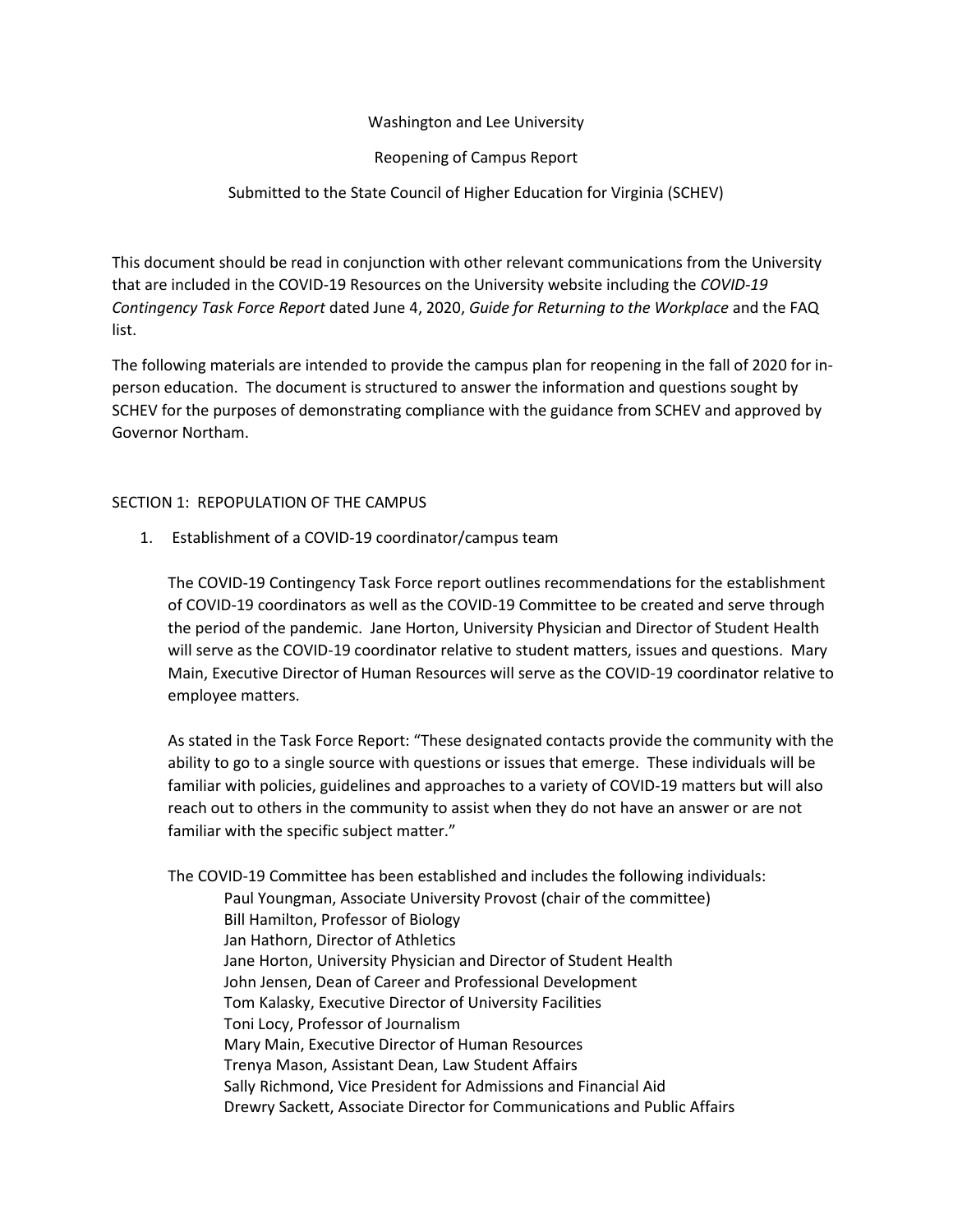### K.C. Schaefer, Executive Director of Auxiliary Services

This committee is tasked with implementing the recommendations from the Task Force Report, continuing to monitor the situation while identifying/managing issues that emerge in the months ahead. In addition, the committee will provide guidance on when restrictions that may be necessary at the outset of a return to campus can be eased. They will continue to act as the liaisons with Special Topic Working Groups that will continue their work to help resolve questions remaining and address issues as guidance becomes more prevalent. These working groups include: Athletics, Classrooms and Teaching Spaces, Academic Technologies and Virtual Instruction, Testing and Contact Tracing, Events and Visitors, Opening of School, and Greek Life. In addition, there may need to be additional work completed by the Finance and Employment, and Admissions and Enrollment working groups as the summer unfolds and greater clarity on the fall environment becomes available. The COVID-19 Committee will look to these Working Groups to provide needed guidance and information as the University works through the pandemic.

2. Contact information and procedures for reaching the local health department.

Jane Horton, University Physician, will act as the liaison with the local and regional health department. Dr. Horton has been in and continues to be in regular contact with Dr. Kornegay of the Virginia Department of Health through this pandemic. Our primary contact at the Central Shenandoah Health District is Amanda McComas, with Dr. Kornegay and additional CSHD staff as backup. CSHD contact information is as follows:

Amanda McComas, BSN, RN Laura P. Kornegay, MD, MPH Population Health Community Coordinator Health Director Central Shenandoah Health District Central Shenandoah Health District Office: 540-332-7830 Ext. 322 Office: (540) 332-7830 Ext. 341 [amanda.mccomas@vdh.virginia.gov](mailto:amanda.mccomas@vdh.virginia.gov)

In addition the University has long maintained a very good working relationship with W&L's closest hospital, Carilion Stonewall Jackson Hospital in Lexington. Our contact with the local hospital and other regional Carilion Clinic physician practices and urgent care centers is:

> Greg Madsen Vice President, Carilion - Stonewall Jackson Hospital gtmadsen@carilionclinic.org 540-458-3322

3. Student's initial return to campus (such as initial screening, move-in)

The University has made the decision to alter its schedule so that law classes begin on August 17 and undergraduate classes begin on August 24. Both law and undergraduates will complete their terms by the Thanksgiving and will not return to campus until the new terms begin in January. Prior to arrival students will be provided information on expectations for daily monitoring including the need for temperature checks and affirm that they exhibit no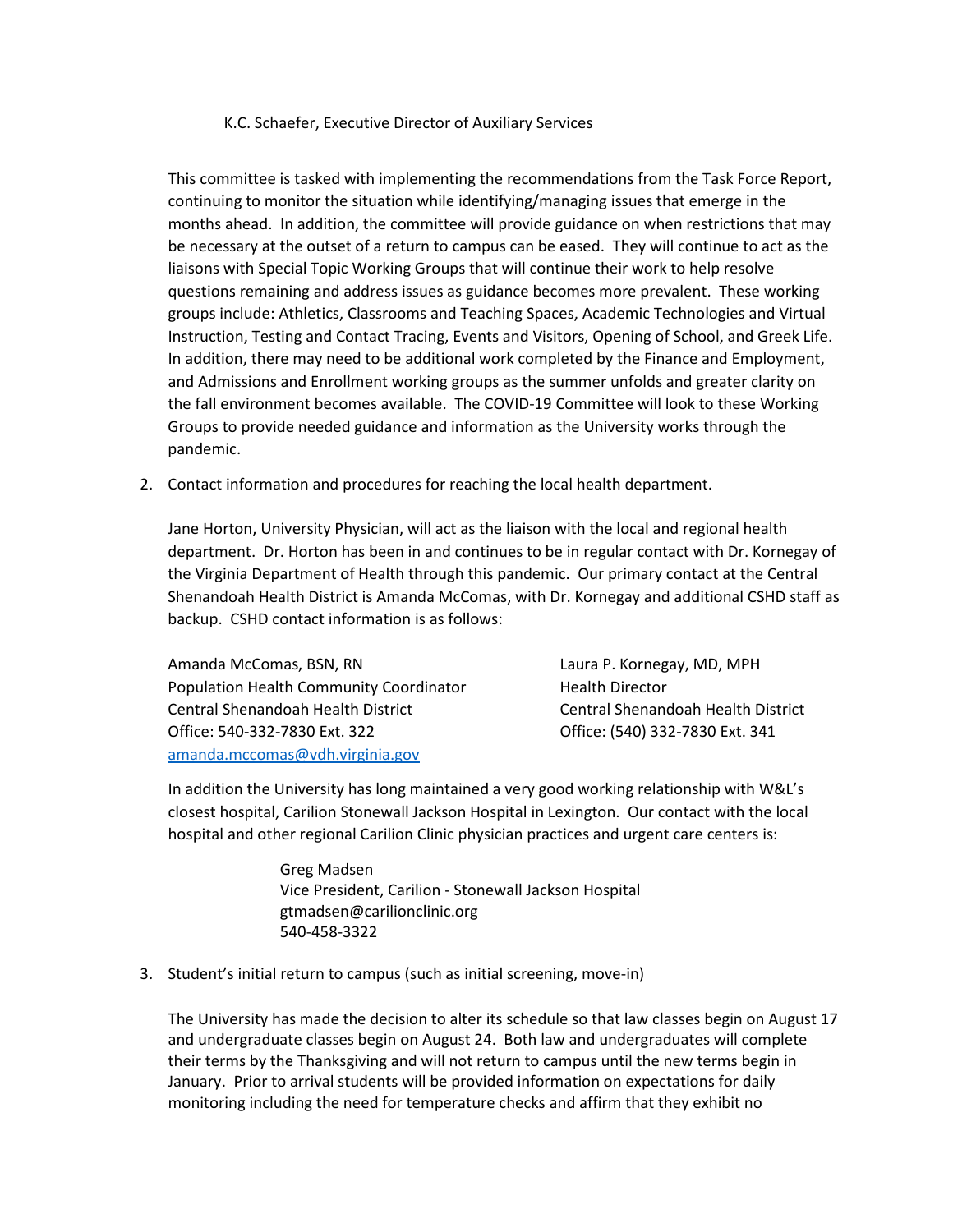symptoms. This information, once they are on-campus, will need to be submitted by the student on a daily basis. Contact tracing protocols will also be shared with students in this communication. In addition, early communications will provide information on the need to wear a face covering when in campus buildings and provide guidance on when that will also be necessary for outdoors as well. Pre -orientation for first-year students will begin the week of August 10, while orientation will begin August 17. Move-ins will be staggered with students provided the date and time that they can arrive to campus. Prior to entering facilities, students and up to two guests (most likely family members) will have a temperature check and affirm that they have no symptoms or reason to believe that they have been in contact with an individual who has been exposed to COVID-19 in the prior 14 days. First year students will be grouped in cohorts of 8 to 12 students that will reside in proximity and will participate in preand orientation activities as a cohort to help minimize excessive contact among students prior to classes beginning. During orientation and as returning students move back to campus (for returning students that date is no earlier than August 20) and prior to the first day of classes, all students will be tested for COVID-19. Sampling testing will be done throughout the fall semester to help identify any outbreaks of the virus early so that spread can be limited. This is subject to the ability to identify a vendor that can fulfill this level of capacity of testing; otherwise, the University will follow the guidelines for testing that has been provided to colleges and universities from the Virginia Department of Health.

4. Education/Training of students: consider COVID-19 prevention education as part of student orientation. (hand washing, staying home if ill, etc.)

W&L does not believe that education and training of students relative to COVID-19 prevention is simply a one-time opportunity. Instead the University believes that constant education and reminders to students will be necessary to help instill a culture of compliance with best practices. Orientation will include sessions on best practices and community expectations. The University has completed the process of drawing up a statement on Community Expectations [\(https://my.wlu.edu/covid-19-resources/statement-of-community-expectations\)](https://my.wlu.edu/covid-19-resources/statement-of-community-expectations) that reflects the shared responsibility of all members of the community toward a safe and healthy environment. Beyond orientation, we are planning periodic updates to the entire community on updated guidance, changes in practices and helpful information to assist in understanding activities that place students and the community at higher risk. Posters and signage will be displayed throughout the campus and especially in residential areas reminding community members of those activities that they can do to limit not only their own exposure but exposure with others. Social messaging has already been deployed as part of the communication strategy with students, and that will continue throughout the fall. As part of our protocol for the fall, all students will receive a COVID-19 kit which will include two cloth face masks, a digital thermometer and a small bottle of hand sanitizer. Additional supplies of these items will be available at cost at the University's Store.

- 5. Physical Distancing, according to CDC guidance:
	- a. Strategies to allow physical distancing in classrooms and learning environments.
	- b. Social distancing considerations outside the classroom.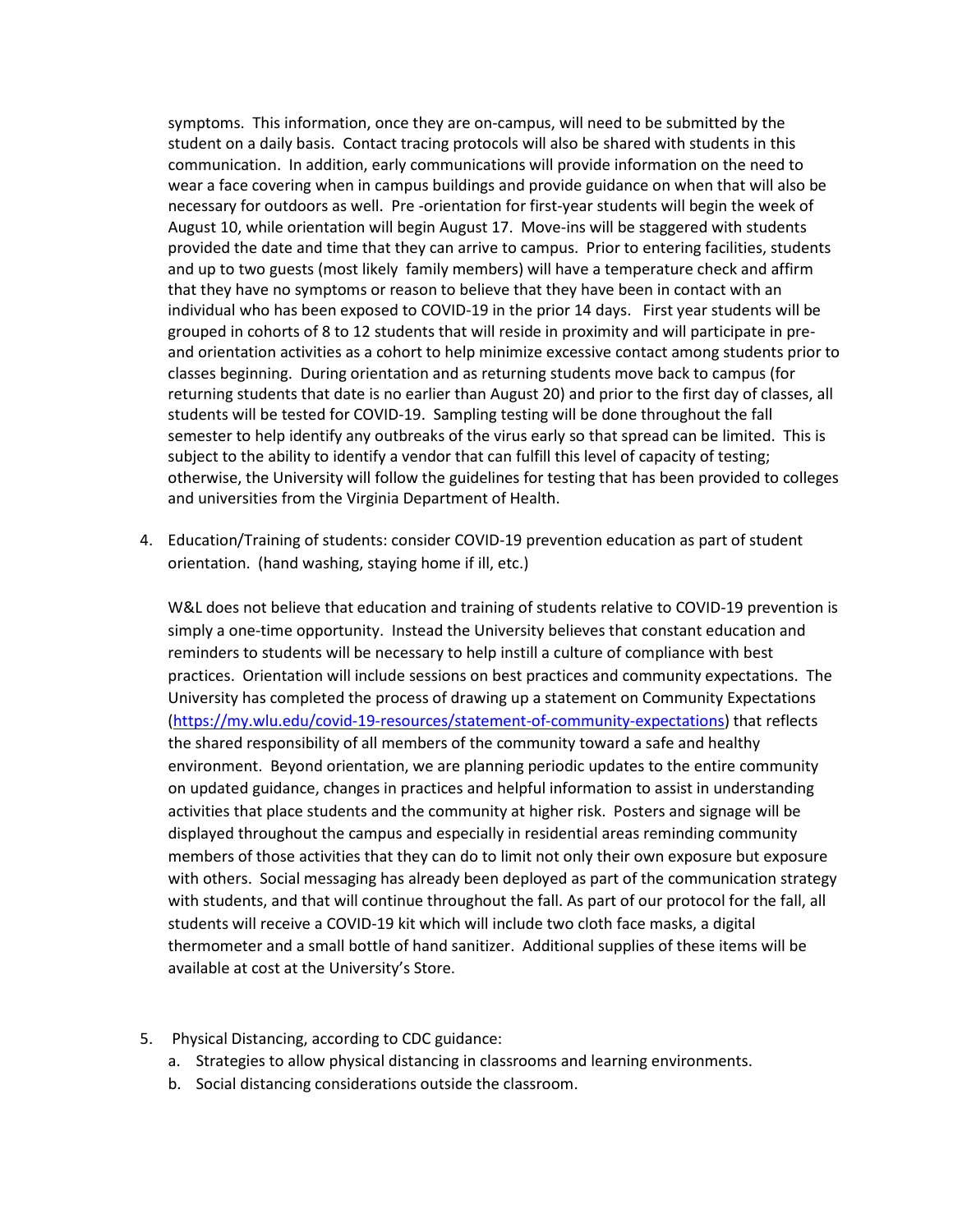- c. Restrict occupancy/stagger use of communal shared spaces such as lounges. Exercise rooms, dining halls, etc. to ensure physical distancing. Occupancy must be consistent with any active Executive Orders.
- d. Limitations on size of gatherings and/or strict physical distancing to be in place during gatherings.
- e. Strategies for dining services should be consistent with plans to optimize physical distancing.

The University has utilized the inventory of classrooms to determine maximum occupancies for each using the appropriate social distancing guide of a minimum of six feet apart. Each classroom will be modified or roped off to outline which seats are available to students. In addition, the University is taking a number of spaces that have typically not functioned as classrooms and will be utilizing these spaces as classrooms in the fall. These include spaces such as the Johnson Auditorium, Stackhouse Theater, and Northen Auditorium. The University also will deploy an outdoor classroom as a teaching space and will create two teaching spaces outdoors under tents for climate protection. The University has also altered its scheduling conventions to extend the teaching day into the evening and provide thirty minute breaks between classes to allow for additional time to wipe down spaces and provide twice daily electrostatic cleaning of each teaching space. Labs will be equipped with full PP&E to minimize potential spread where social distancing may not be entirely possible.

The University has made the decision to limit the number of outside visitors to campus for the fall term. Campus buildings will only be accessible to faculty, staff, and students along with preapproved vendors and contractors. The vast majority of speakers and lecturers will be conducted remotely utilizing online technologies to facilitate. Sorority and fraternity life will be guided through principles and practices being developed by the Inter-Fraternity Council and Panhellenic in consultation with our Student Affairs Office and Dr. Horton. Management of extracurricular activities including intramurals, club sports, etc. will be evaluated by appropriate offices to determine a list of which can occur safely under the CDC and VDH guidance and which ones cannot. Those that cannot will not be allowed. It has already been determined that there will be no on-campus parties or concerts until such time guidance would allow and the University conclude that they do not put the community at significantly greater risk.

Communal and shared spaces will be marked outlining maximum capacities under social distancing guidelines. In lounges and communal seating spaces, seats will be marked to reflect which ones cannot be used to ensure that social distancing is practiced. Public multi-stall restrooms will be marked with reduced capacity, and areas where queues may form (dining facilities, University Store, etc.) will be marked so that distancing is managed while in the queue.

We are and have been following the Governor's orders of phasing for the reopening of the economy and will always limit any group gatherings to no more than those allowed under those orders while maintaining appropriate social distancing. The majority of our spaces on campus already create significant limitations to capacities that can be in place given the social distancing guidelines. As such, in almost all spaces, social distancing yields an occupancy less than the maximum allowed under the phasing guidelines.

As noted above, we are setting our queues within dining venues to ensure social distancing. In addition, we are limiting seating capacities in the Marketplace and Evans Hall to fall within or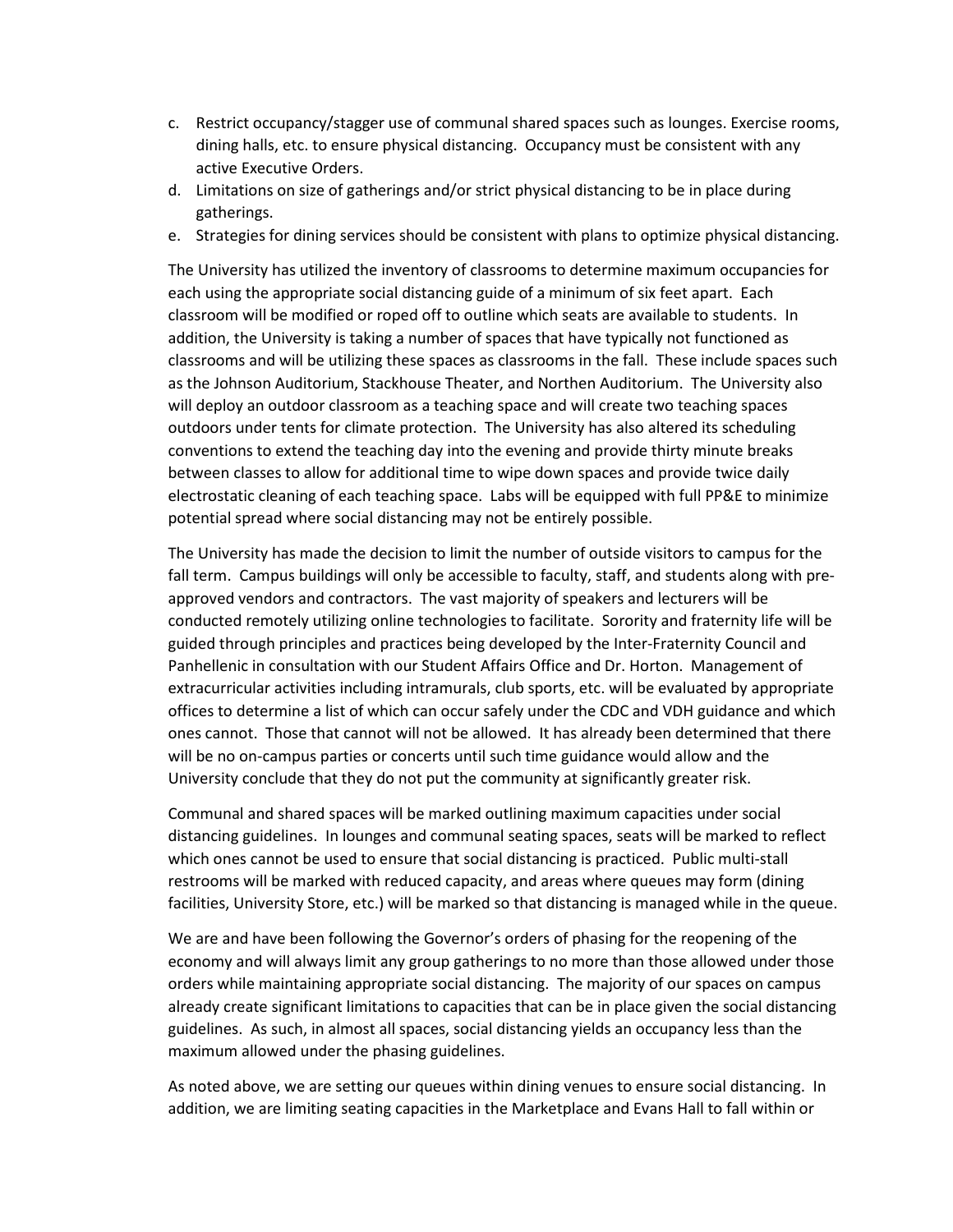below the established capacities that would be allowable under the Virginia Department of Health and Governor's guidelines that are currently in place for restaurants and eating establishments. All of our dining facilities will shift to served food and there will be no selfservice options. Only two of our venues will allow for seating in those venues. All others will simply be takeout. We have already procured adequate takeout containers to allow us to operate for the fall. Additionally, as with students, all employees at the University, including Dining employees will go through a health screening process before reporting to work. Dining employees will have an infrared thermometer temperature taken on site prior to being allowed to start their shift. Masking will be required of all Dining employees and hygiene protocols will be reviewed regularly and addressed with signage and an educational program for the staff prior to the start of the school year. Surfaces will be cleaned more frequently in dining facilities. The University has provided to the fraternities who operate their own meal plans through the house corporations an outline of the requirements to provide dining services in their houses. Each organization has to certify that they can meet these requirements and provide an outline of the necessary changes needed to do so. Jen Hickey, Director of Dining Services at W&L, is meeting with each organization at each of their facilities to review their plan to ensure that they have met the needed guidelines.

- 6. Hygiene practices and cleaning/disinfecting protocols.
	- a. Cleaning and disinfecting protocols to include frequently touched surfaces; transport vehicles; schedules for increased cleaning; routine cleaning and disinfection; ensuring adequate cleaning supplies and correct use/storage.
	- b. Provisions for hand sanitizer/handwashing stations.
	- c. Minimize shared objects and ensure adequate supplies to minimize sharing to the extent possible.

The University has already established an enhanced set of cleaning protocols for facilities. These protocols include utilizing new cleaning technologies including electrostatic sprayers and EPA approved one-step disinfectants. Crews have been provided training in these technologies and cleaning agents as well as provided additional training on protocols for cleaning and disinfecting when not using this equipment Custodial schedules have also been altered to ensure greater coverage for cleaning public spaces during the day. All public rooms will be cleaned and disinfected each morning, and depending on type of room and usage, rooms will be cleaned periodically throughout the day (classrooms for example will be sprayed a minimum of one time a day during the academic schedule). Bathrooms will be cleaned and disinfected more often than has been typical in the past, and residential bathroom facilities (non-apartments) will be cleaned each day by custodial staff. Students will also be provided appropriate supplies and instructions on how to disinfect areas that they utilize after each use. Vehicles used for transport, which will be minimized based on developing guidelines at the University, will also follow protocols for wipe down and disinfecting of surfaces after each use. The University has already ordered the electrostatic sprayers and through the PP&E Supplies and Procurement Working Group begun to acquire all needed supplies and disinfectants for the fall. These will be stored centrally in the Pavilion and will be distributed to custodians and offices as needed.

The University has contracted with Cintas for 300 hand sanitizing stations to be placed throughout University facilities in public areas, entries into buildings and dining facilities. These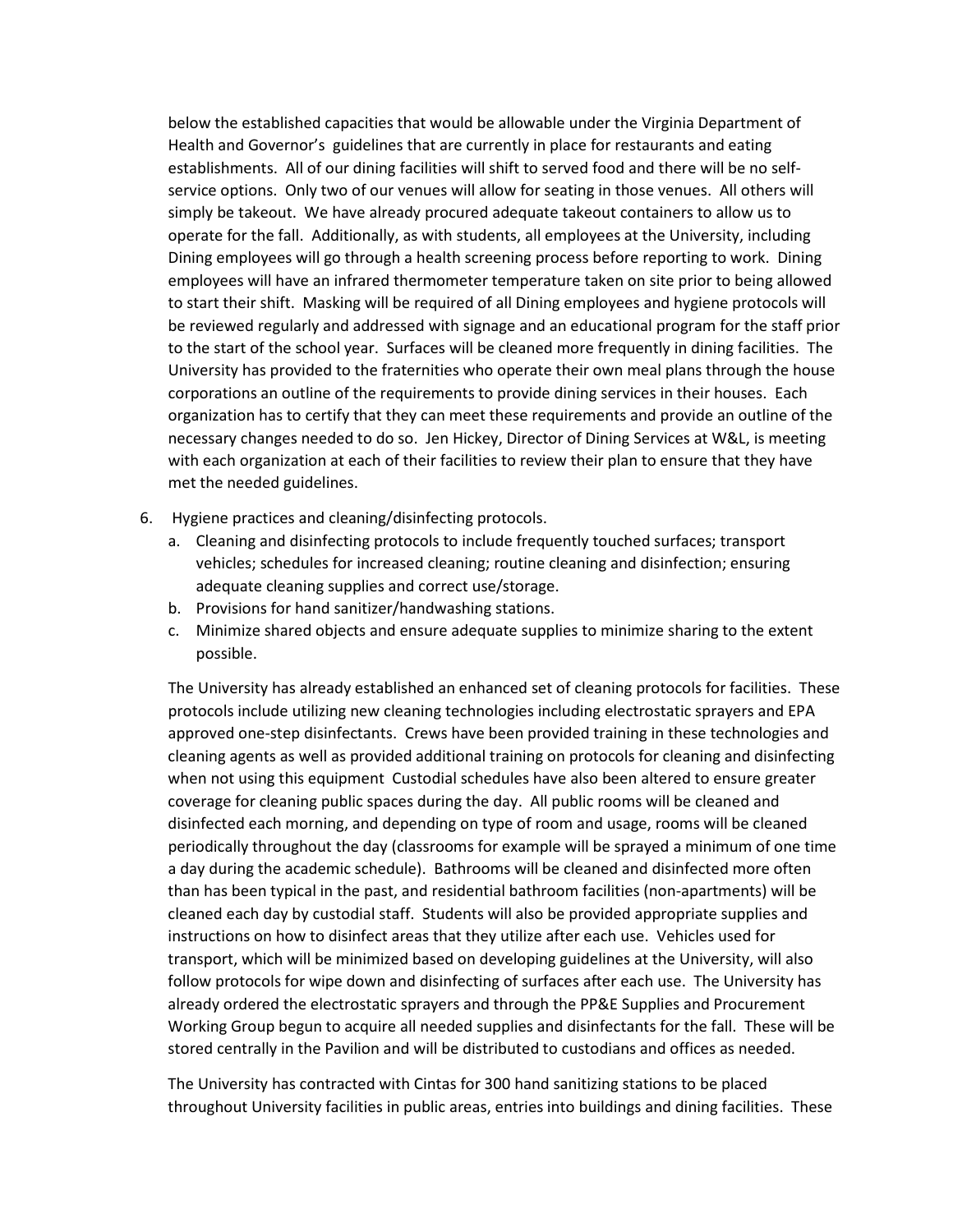will be installed no later than the arrival of students. In addition, the University is acquiring sanitizing wipes to be placed in each classroom, lab and computer lab. Students and faculty will be instructed to wipe down the areas that they utilize in these facilities after each use. This will include work surfaces, keyboards, etc. Each department will also be provided hand sanitizers to be placed in areas of highest traffic or interaction. Students and employees will also be strongly encouraged to carry their own supply of sanitizer or wipes to use when needed and a public supply is not readily available.

7. Housing: it is difficult to maintain physical distancing in on-campus housing, even with modifications. Plans should consider strategies to decrease the risk such requirements for face coverings in shared spaces, reminders of proper hand hygiene, enhanced cleaning, training for residential advisors/live in staff, restrictions on events/social activities in housing facilities, establishment of occupancy limits, restrictions on building access, etc. IHEs may want to require training and document training of certain staff.

Strict protocols will be required of all students residing in campus housing. Universal masking, social distancing, and reminders about proper hand hygiene and practicing good prevention strategies will be communicated often and through creative methods prior to the arrival of students and prominently throughout the start of the academic year. Educational messaging will come from residential life staff, the administration, health promotion, student organization leadership, and effective signage on entrance doors, hallways, and pertinent common area spaces in buildings. Students will receive a personal supply list of health-related items and be encouraged to bring them for personal use. They will also receive a welcome starter kit containing disposable masks, reusable thermometers, hand sanitizer, and disposable gloves.

Students will be required to wear face coverings at all times in hallways, staircases and common spaces and can remove coverings in their personal rooms and when maintaining hygiene in restrooms. Students residing on halls with communal restrooms will be assigned to a specific restroom to reduce use by multiple people. Signage on restroom doors will request that students knock before entering and will list the designated number of individuals at a given time. Students will be encouraged to clean and sanitize spaces prior and after use and to frequently disinfect commonly touched areas within their rooms. W&L custodial crews will perform enhanced cleaning protocols in all public spaces and hand sanitizer stations will be placed in strategic locations throughout all residential facilities.

Residential Life staff will partner with Student Health and Counseling and Health Promotion during remote training sessions about the most recent CDC, VDH, and local health official guidelines and recommendations for living in shared housing. Resident Advisers will be expected to model and educate students about policies, practices, and how to take care of themselves and one another within this context. Training will consist of live and recorded virtual learning and any in-person training will be conducted in smaller groups in larger spaces. Staff training will cover several of the traditional topics; however, Covid-19 prevention strategies and staff response to students in distress will serve as the primary focus of fall training. Residential programming will be limited to small group programs and passive opportunities. Students will be encouraged to recreate outdoors in safe and responsible ways. Any indoor gatherings of a small nature will need to comply with common space occupancy restrictions by room, furniture configurations, and the most recent Virginia Department of Health guidelines which will be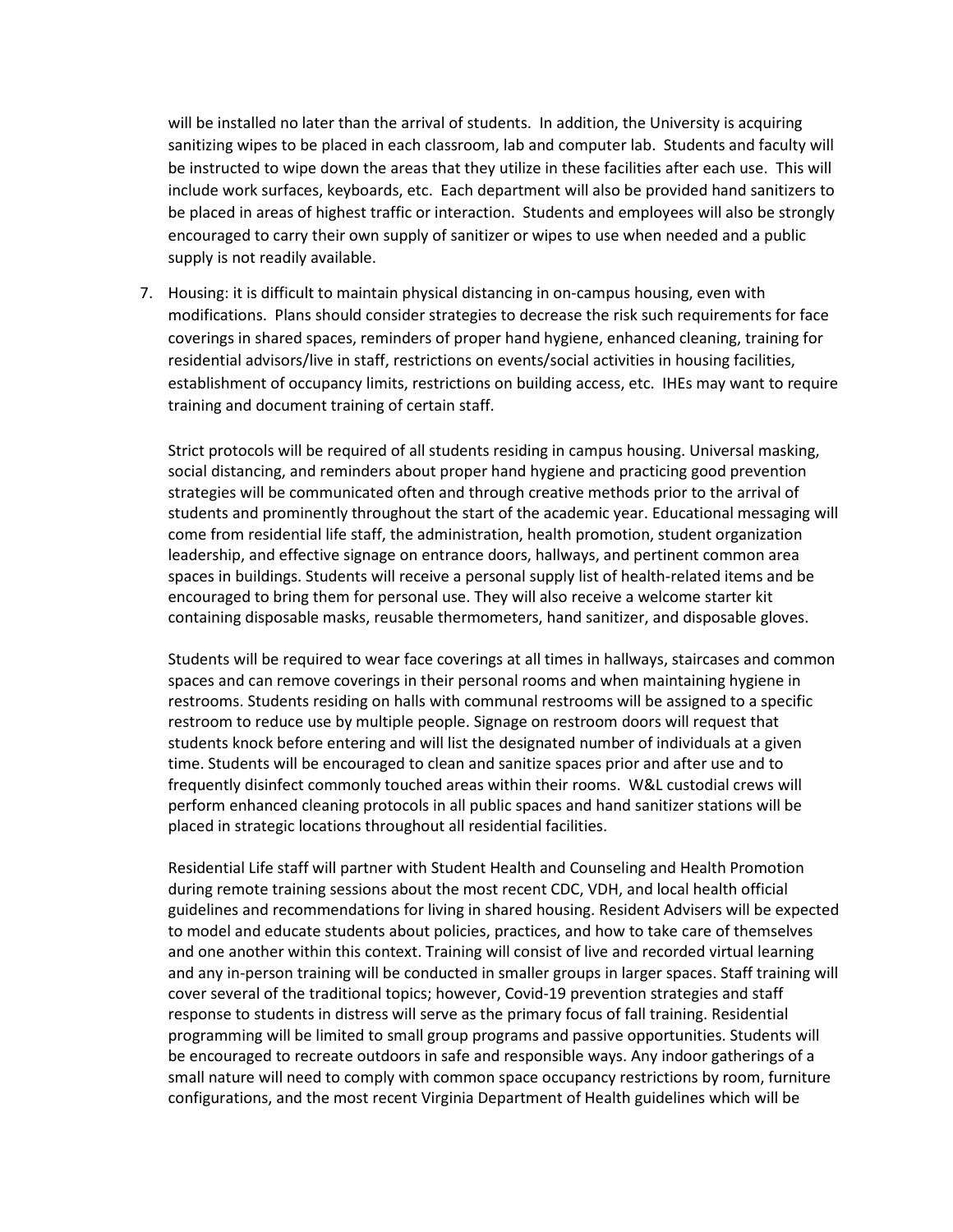clearly communicated in community meetings and on signage. No external visitors or guests will be allowed access to student living facilities and students will be encouraged to meet fellow students outside or in other public spaces while maintaining health protocols.

The onset of the academic year will serve as an important period of time to establish the priority of "home groups" for the initial return to campus. A phased move-in process will occur over 12 days for first-year students, followed by upper-division students. First-year housing assignments will be made by the early arrival group in which they are affiliated, therefore students in particular groups will move into a pre-designated residence hall room at a pre-designated date and time. Therefore, creating the opportunity to provide a lower density check-in process. For example, fall first-year athletes by sport will move in for pre-season training and be housed by cohorts. Students participating in pre-orientation programs will be assigned as a home group with those assigned to their respective small group activity. They will check-in on alternate days, live on the same residence hall floor, participate together in pre-orientation, orientation, and reside on the assigned hall floor for the academic year. Non-essential volunteers will not be able to participate in move-in and only two family members per student will be allowed access to the students' residence hall room. We will vastly reduce the number of student and staff volunteers and masks, social distancing and cleaning of surfaces will remain a high priority.

- 8. Consideration of vulnerable individuals (e.g. 65 years or older, underlying health conditions:
	- a. Policy options to support those at higher risk for severe illness to mitigate their exposure risk.
	- b. Implement flexible sick leave policies and practices that enable faculty, staff and students to stay home and self-isolate when they are sick or have been exposed.
	- c. Develop policies for return to class/work after COVID-19 illness.

The University has already published its *Guide for Returning to the Workplace* for faculty and staff. Within that guidance, individuals who are 65 or older or may suffer from health conditions that would place them at higher risk may submit a request for flexible work arrangement. Those with a health condition or who live with a family member with a condition simply needs a doctor to certify that there is an underlying condition. Older faculty and staff must simply verify that they are at least 65 years old. The form requests information from the employee on what they are seeking in a flexible work arrangement. These are reviewed and approved by Mary Main, Executive Director for Human Resources. Arrangements can be as simple as adjustments in room assignments for classrooms to allowing for remote work including faculty offering virtual instruction. Students who have an underlying health condition may also seek a flexible arrangement for their term. These requests are managed by Lauren Kozak, Title IX Coordinator and Disability Resources Director. Students who seek to not return to campus due to such conditions will be allowed to take the term using virtual instruction. While not all courses will be available through this mode of instruction, the University is confident that enough offerings will be available to allow the majority of students to make the necessary progress towards their degree.

The University's sick leave/CTO policies already enable faculty and staff to have adequate flexibility should they contract the virus. Should an employee need to be out of work for more than ten business days, the employee goes on short-term disability and is not required to utilize their bank of leave time. In addition, the University implemented a COVID-19 leave policy that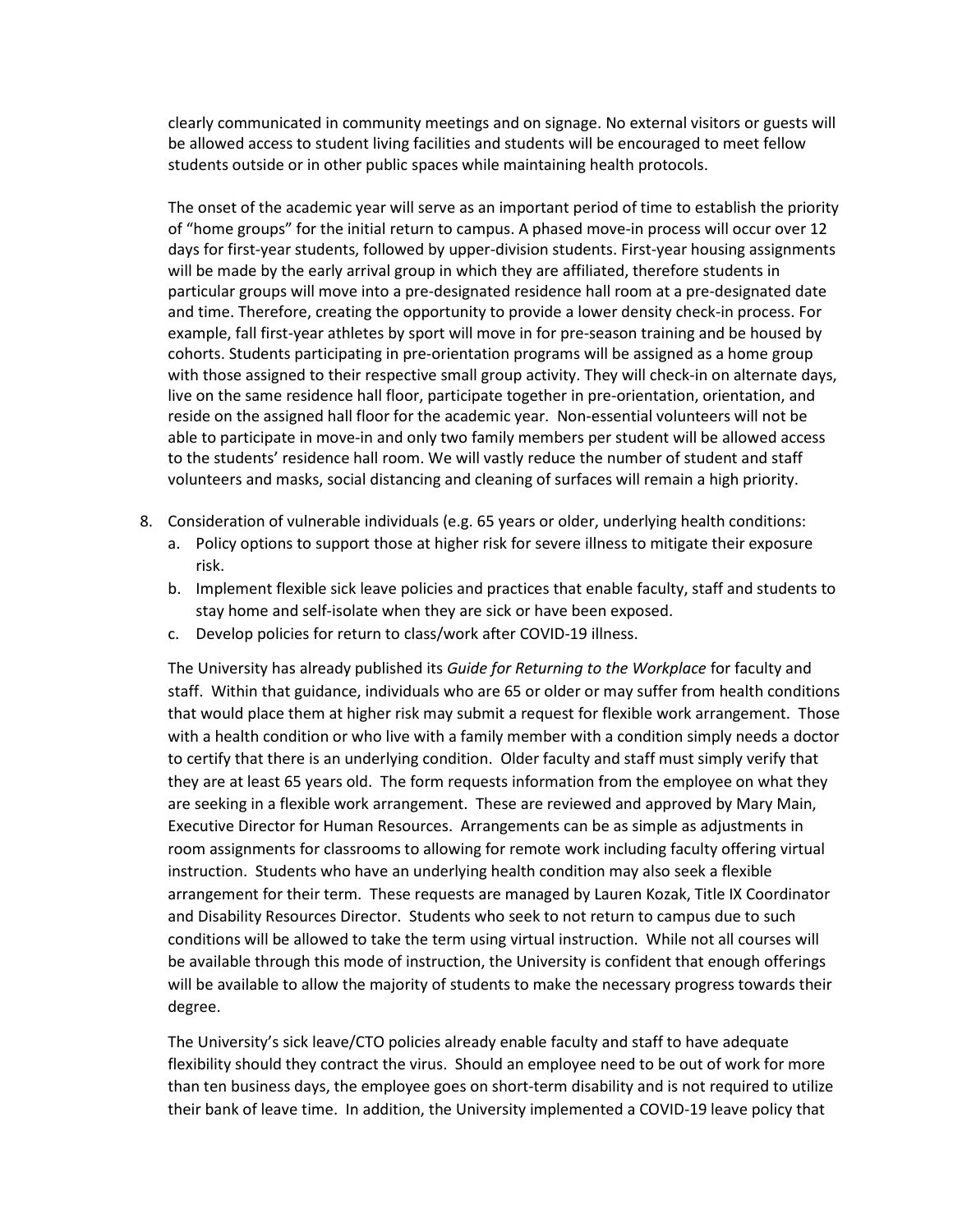will allow an employee who needs to isolate up to fourteen days of paid leave without using their CTO. Students and faculty work together to provide appropriate solutions for students who either contract the virus or must quarantine for a period of time due to possible contact. In some cases, this can be provided through virtual instruction while in others it may involve class capture technology or assignments of alternative work. In the case of a student being too ill to participate in one of these ways, the faculty member will work to identify a plan to allow the student to complete or make up the work to the extent possible.

The *Guide for Returning to the Workplace* outlines that an employee who contracts the virus will not be allowed to return to work until they have a medical release from their doctor assuring a safe return to work. Students will be required to be cleared by the Student Health Center before they can return to class and other school related activities.

9. International student considerations (e.g. COVID-19 travel health risks, CDC returning travelers guidelines, travel registry, etc.)

The University has adopted the CDC guidelines for students who come to campus from abroad. Our Center for International Education (CIE) is communicating with international students that are not currently in the U.S. to plan their return to the U.S. so that they have adequate time to quarantine before coming to campus. For those who will need to travel directly to the University, we will provide the ability for them to self-quarantine before they engage with other community members. Additionally, for incoming students who may have trouble with their needed VISA prior to the start of classes, W&L has entered into an arrangement in which they can take their courses at St. Andrews in Scotland. W&L faculty and the CIE is working with these students on course selection to ensure that the coursework will automatically qualify for credit toward a W&L degree.

10. Partnership and communication/information sharing with the local community, health systems and other stakeholders.

The University has long maintained an active role in communications with local officials, agencies, and health systems relative to emergency management and other matters. Sidney Evans, V.P. for Student Affairs, along with Dr. Jane Horton are in consistent contact with Carilion-SJH relative to capacity of the local hospital facility, testing capabilities, and resources and capacities available through the larger Carilion system. These conversations have provided us confidence that these resources are robust enough to meet University needs should there be a widespread outbreak (this would also be coordinated through our VDH contact). In addition, the University can access Augusta Health and UVa Health Systems as additional resources if needed. Beyond the local healthcare provider community, Sidney Evans sits on the Emergency Management Group that represents the three governmental jurisdictions, large employers and health providers. This group has been meeting regularly to discuss the situation and resources available locally. Recently this group created a separate group of administrators from each of the three jurisdictions along with a representative from each of the higher education institutions in the area to ensure that all parties have access to the best available information relative to decision-making and issues emerging. Additionally, several years ago, the University formed the Campus Community Coalition. This coalition allows for dialogue between the campus, especially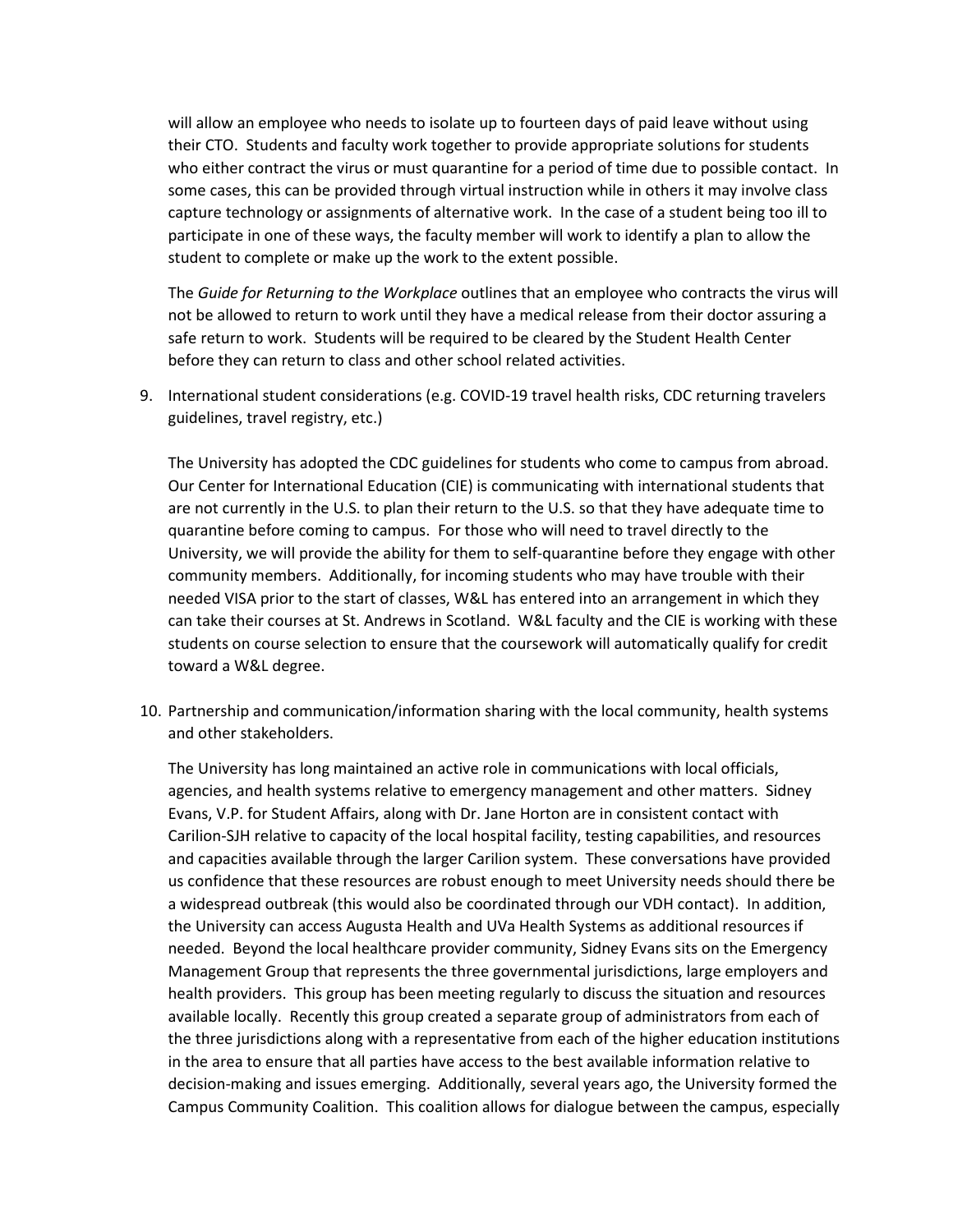student leadership, and communities within the area in which students reside. This organization has determined that it will enhance its efforts with the return of students to ensure that these communications provide greater transparency into the management of student life in the COVID-19 environment. Finally, it should be noted that the area is a relatively small population for which W&L faculty and staff make up a significant portion. Faculty and staff are simply not members of the Washington and Lee community but the broader Lexington/Rockbridge community. As such, it is all but impossible for University leadership not to be engaged in conversations and communications around the University and its impact on the local community.

### 11. Face Coverings.

- a. Plans submitted by each institution should include information on how it intends to teach/reinforce use of face coverings among students, faculty and staff.
- b. For faculty, cloth face coverings should be worn in times when at least six feet physical distancing cannot be maintained.
- c. Students should be encouraged to wear cloth face coverings in times when at least six feet of physical distance cannot be maintained.
- d. Institutions should consider adopting relevant business sector guidance for staff regarding the use of face coverings. Face coverings should be worn in public facing areas and in office spaces where six feet of physical distance cannot be maintained.

The University has established guidelines for the need to wear face coverings for employees and students. This guidance requires the use of a face covering while faculty, staff, and students are in public building spaces as well as when six feet of social distancing cannot be met outdoors. The University is providing two cloth face coverings to every employee who has a regular work schedule and all students. Certain areas of the University (Dining, Facilities, Campus Safety as examples) will be provided by the University disposable face coverings on a daily basis. Use of face coverings will be emphasized in communications to students and in human resources newsletters and periodic communications within the University to faculty and staff. Individuals will not be required to wear a face covering if they are in their individual offices - employees or in residential facilities - students. Management of compliance with these requirements will be a community collective. As a community, we will be taught that we must speak up when another community member falls short of their responsibility. Faculty will be asked not to let a student into class without a face covering. Supervisors will be required to address violations with their employees. It is worth noting that the expectation in classrooms is that all will remain in a face covering for the class even with social distancing. Faculty will have the option for two approaches for teaching in person. One they can teach while wearing a face covering. The other is that they can wear a face shield (each faculty member who requests such will be provided). Finally, in public facing areas, the University is constructing plexiglass barriers to provide additional protection between the staff supporting those functions and those for whom they interact.

#### 12. Student Health Services (SHS):

a. Assurance of provision of medical grade PPE for health services staff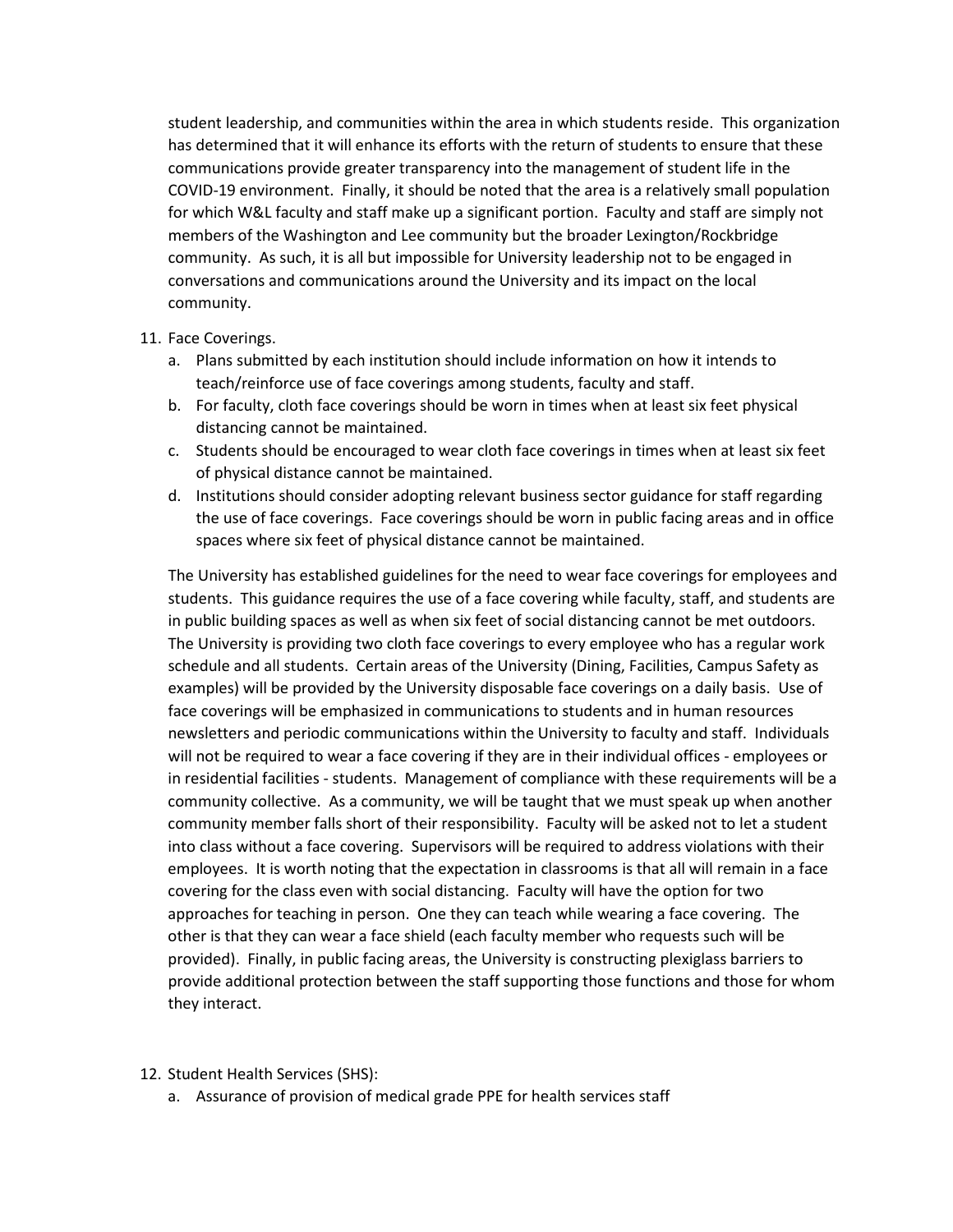- b. Maintenance of typical (non-COVID-19) health services
- c. Mental health services
- d. SHS facility considerations such as waiting areas, signage, environmental management/cleaning, IT considerations, etc.
- e. SHS administrative /staff considerations such as PPE, employee health program protocols, education/training of staff, billing/charges, staff scheduling, etc.
- f. SHS patient care considerations such as online appointments, strategies to limit shared objects, triage protocols, screening forms, patient screening procedures

It is important to note that the University's Student Health Center operates 24 hours a day, seven days of week when school is in session. At all times, the Center is staffed with a medical professional who can provide needed care even during evening and early morning hours. We have developed plans and protocols for safe delivery of medical care for students with and without symptoms of possible COVID-19 infection including physical alterations to the Student Health Center to minimize possible exposures for students who seek care. That will include universal masking, screening of all patient contacts, and physical separation of those who are ill and need evaluation for possible COVID-19 or other causes of illness, from those who do not have symptoms of such illness and need other routine care. We have developed a plan to set up an auxiliary clinic area just upstairs from the SHC on the first floor of Davis, with direct access from the SHC, and adjacent to the rooms identified for isolation of confirmed cases. This auxiliary clinic area will be used for evaluation of ill students, leaving the current SHC space for outpatient and infirmary care as usual. We will also continue to provide telehealth visits when appropriate, if allowed, to reduce close patient contacts. Telehealth visits can also be utilized for daily medical monitoring of students in isolation for COVID-19 infection, and those in quarantine when needed. Nurse visits will likely need to be scheduled, rather than on a walk-in basis, to facilitate screening and appropriate infection control/risk reduction strategies. Adequate supplies of PPE should be available and have already been requisitioned. We have committed to hiring, at the discretion of the Director of Student Health Services, a Certified Medical Assistant (CMA) 40 hours/week to assist the healthcare provider working in the auxiliary clinic area, leaving the Registered Nurse (RN) to see students for nurse visits and assist the provider working in the SHC area with scheduled medical visits. This CMA position is already a part of our long-term staffing goals, but there may be the need to add such a position earlier as a result of the pandemic. That individual, with appropriate training, could also assist with a surveillance testing program, contact tracing, medical monitoring and support for students in isolation/quarantine.

The University Counseling Center (UCC) has developed plans for our UCC providers to continue to provide both teletherapy and safe face-to-face visits for students. That will include symptom and temperature screening of all students on entry to UCC, universal masking, staggering appointment times to facilitate physical distancing in the waiting area, etc. Staff offices are large enough to maintain physical distancing during face-to-face visits so that masks may be removed during sessions, if desired, without creating significant close contacts.

13. Large events, including athletic events, and others such as ceremonies or performances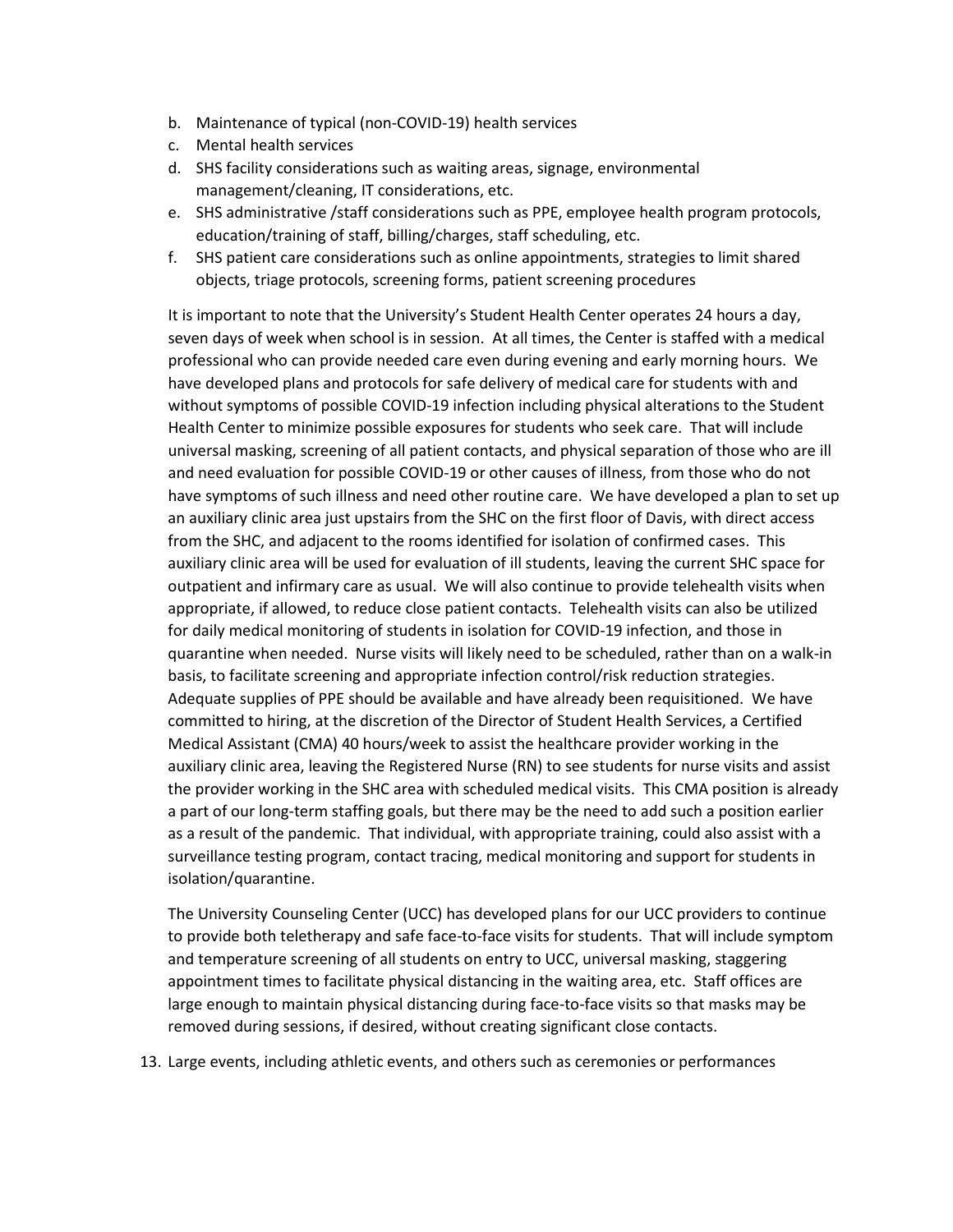The University has already made the determination that it is going to limit speakers and events until such time as guidance would allow larger gatherings. To the extent that the University is able to participate in athletic endeavors, in-person attendance will be limited to the participants, coaches, officials, and other personnel required to manage the event. Spectators will not be permitted unless there are ways to ensure sufficient social distancing in the seating areas. This will also extend to activities, such as plays, musical performances and other events such and lectures. In the vast majority of these cases, the events will be live streamed or broadcast so that students families and community members can enjoy. Additionally, it is important to note that many of the venues that can seat large audiences will be utilized as classrooms in the fall to allow for social distancing when class size is greater than 20. As a result, many of the venues, simply will not be available for their typical use, limiting the ability to have audiences for such activities.

#### 14. Communications strategy

The University has a dedicated website for COVID-19 communications and resources. This site has been available since mid-March and will continue to be used to help inform the community on the latest information and guidance. Beyond the website, the University has sent blast emails utilizing a COVID-19 email address to the community including parents and alumni to share important information regarding planning and responses to the pandemic. These blasts are also used to populate the COVID-19 Resources website. Within the campus, communications strategies will also include posters (most related to importance of personal hygiene and masking) but also social media to share information and best practices to constituents. Drewry Sackett, Associate Director for Communications and Public Affairs, is part of the COVID-19 Committee to assist with identifying and shaping the communications of the University around the issue. In addition, the University is committed to hosting forums for students and parents over the summer to share plans and discuss the practices and protocols that we will be using in the fall to mitigate risks to the community.

#### 15. Orientation and education/training, including anti-stigma training

W&L does not believe that education and training of students relative to COVID-19 prevention is simply a one-time opportunity. Instead, the University believes that constant education and reminders to students will be necessary to help instill a culture of compliance with best practices. Orientation will include sessions on best practices and community expectations. The University is currently in the process of drawing up a statement on Community Expectations that reflects the shared responsibility of all members of the community toward a safe and healthy environment. Beyond orientation, we are planning periodic updates to the entire community on updated guidance, changes in practices and helpful information to assist in understanding activities that place students and the community at higher risk. Posters and signage will be displayed throughout the campus and especially in residential areas reminding community members of those activities that they can do to limit not only their own exposure but exposure with others. Social messaging has already been deployed as part of the communication strategy with students, and that will continue throughout the fall. Important in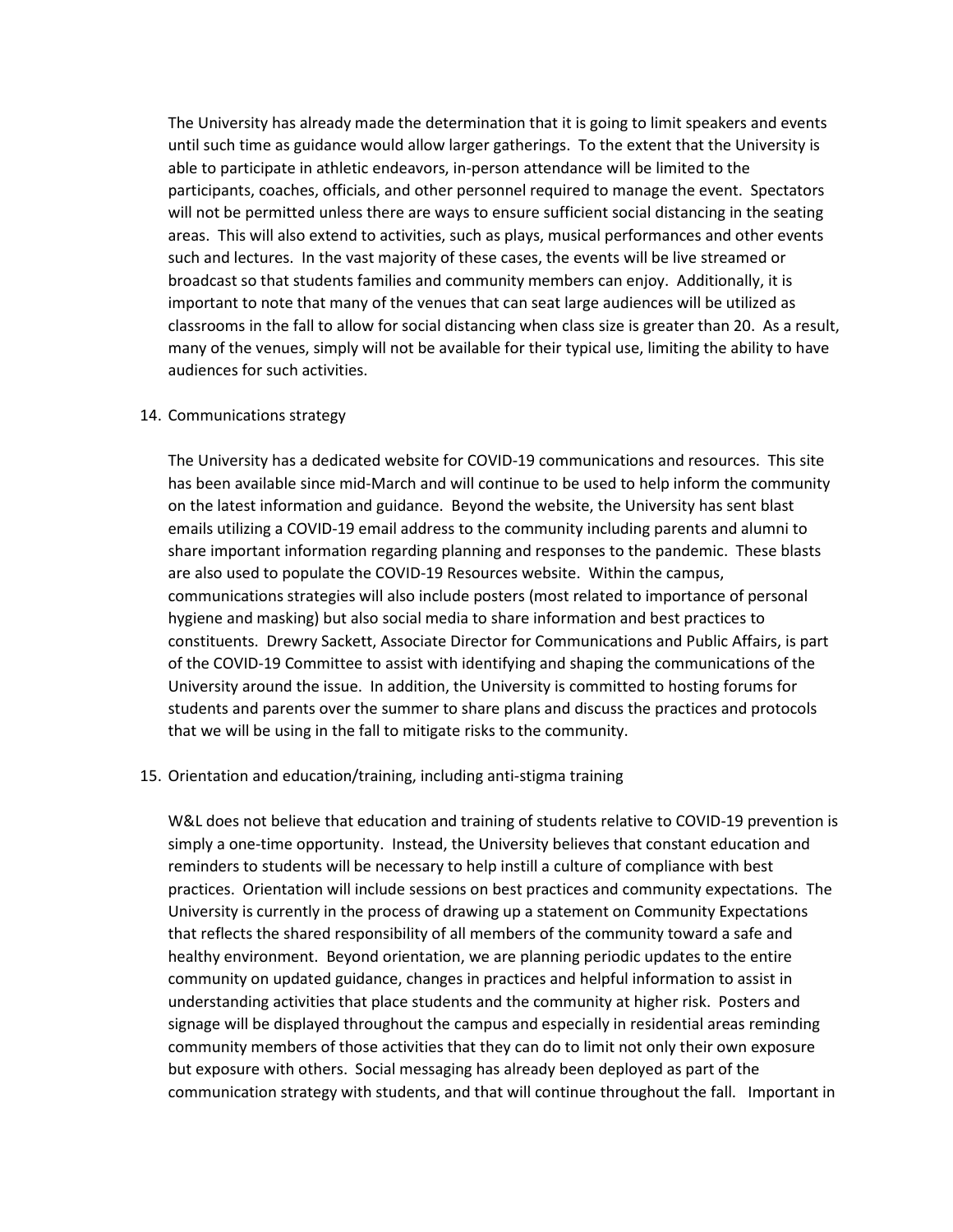all messaging and education, is the likelihood that there will be individuals on-campus who will contract COVID-19. Those individuals are no different than individuals who contract a cold or other illness and as long as they act responsibly upon diagnosis should not suffer a stigma of having contracted the virus. The University will, of course, not release personal health information on any individual, so the community will need to be reminded of being careful regarding assumptions and rumor spreading.

#### SECTION 2: MONITORING HEALTH CONDITIONS TO DETECT INFECTION

1. Daily health screening questions and/or health monitoring approaches that can be used to monitor the health of the campus population.

The University recognizes that universal daily self-monitoring/reporting of symptoms/temperature and contacts, with clear stay-at-home/seek assessment protocols for students and employees who screen positive, is essential to enhance early detection. This can be accomplished with "required" daily response to a 2-question survey, based on selfmonitoring of symptoms and self-reporting of COVID-19 contacts, utilizing a technology platform accessible to everyone in the University community. That platform should give everyone a clear message about whether they can attend school/work that day, and what specific steps they should take if their responses indicate that they should not attend school/work. Voluntary compliance is unlikely to be universal, but will be monitored to ensure the community takes this need seriously. It would also be helpful for everyone in the W&L community to keep a daily "close contact" log to facilitate case investigation/contact tracing in the event that an individual develops COVID-19 illness (this is a requirement of employees in the return to work guidance0. Case investigators will need to look back 2-5 days prior to symptom onset and/or testing date to identify possible close contacts for public health tracing purposes. Further discussion is needed about possible strategies to enhance compliance with reminders, positive and/or negative rewards, active monitoring and communication, etc. Temperature scans for certain employees in higher risk/higher contact settings (e.g. healthcare and dining services) are recommended to facilitate early identification and evaluation of an individual with fever.

2. Campus level syndromic (disease) surveillance using electronic health record data or other disease surveillance methods as feasible

Daily health screening questions will include self-reporting of symptoms, and the rate of positive responses among students and employees will be monitored regularly as a surveillance strategy. Other measures available for surveillance are the daily visit numbers for COVID-like illness to the Student Health Center, the number of diagnostic tests (and positive test rate) for SARS-CoV-2 performed through the Student Health Center, the positive test rate of SARS-CoV-2 surveillance testing, the number of short-term academic adjustment requests from students due to medical illness, the occupancy rate of isolation and quarantine rooms set aside for students in campus housing, and the rate of employee absenteeism due to acute illness.

An additional strategy that we are also planning is one shown to be effective through monitoring of wastewater with SARS-CoV-2 RT-PCR testing, as virus particles may be shed in the stool when someone is infected, whether or not they have symptoms of illness. This shedding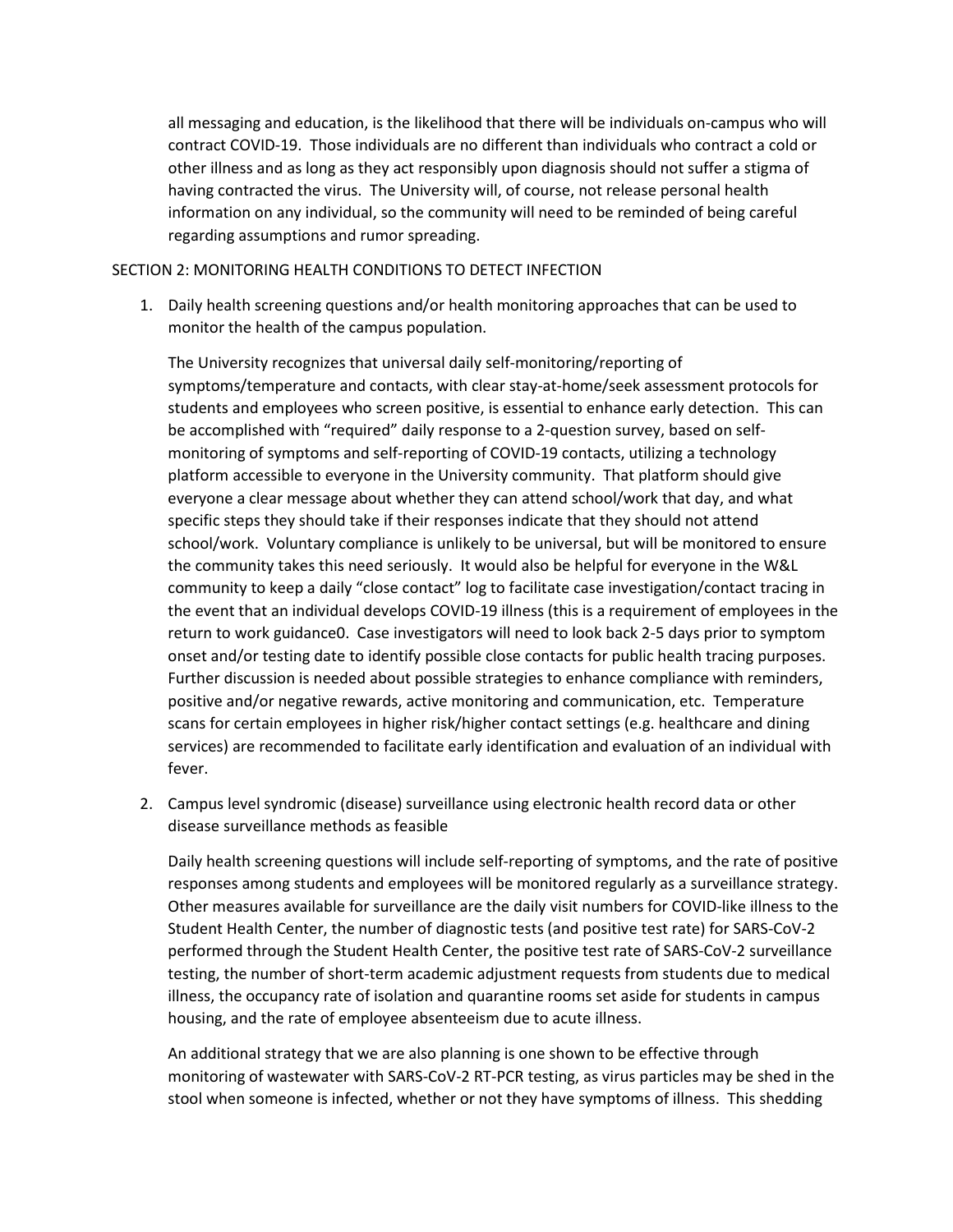may continue for several weeks, so this strategy is primarily useful as an early indicator of virus in the community. This type of SARS-CoV-2 RT-PCR testing does not need to be done in CLIAcertified medical laboratory, and if fact such testing can be done in a Biology research lab on campus. Wastewater samples can be collected at several access points as wastewater leaves specific campus locations to help identify "hot spots" for further investigation.

Wastewater sampling and testing for SARS-CoV-2 RT-PCR can be done in a Biology research lab on campus, and help identify "hot spots" for further clinical investigation. The initial start-up cost for such testing is estimated to be \$2,500, with a per sample testing cost of approximately \$20. This information is provided by Bill Hamilton, Professor of Biology, and seems like a costeffective strategy to pursue as an early indicator of virus in the community. The University is committed to funding this approach.

3. Establishment of a testing strategy. Testing strategies should consider testing for all students, faculty or staff with symptoms and access to testing for close contacts of cases as recommended by public health. Institutions may consult with their local health department, local health systems and other relevant partners.

Student with symptoms of possible COVID-19 illness, or confirmed close contact with a known index case, will have access to appropriate SARS-CoV-2 testing through the Student Health Center. Employees in need of diagnostic testing will be referred to their primary healthcare provider, the local Community Health Center, local urgent care centers, and/or the Emergency Department of the local hospital as appropriate to the severity of their illness. Washington and Lee University does not provide direct healthcare services to employees on campus. The Central Shenandoah Health District, Rockbridge Area Health Center and Carilion Clinic (which operates the local urgent care centers and hospital) are working collaboratively to build community capacity for rapid access to diagnostic testing. Representatives from Washington and Lee University, as one of the largest employers in the area, are participating in those discussions so that sufficient diagnostic testing capacity can be available to our workforce when the campus reopens.

While symptomatic testing is a minimum requirement, such testing is reactive and not proactive. As such, the University is committed to a more robust testing strategy that we believe will aid us in identifying cases sooner. The University has identified a vendor that has the capacity to test all students and employees prior to the start of classes in the fall. This testing will be supplemented, by the same vendor, throughout the term with sampling to determine whether there is a potential outbreak of the virus. This testing approach is explained below.

Surveillance testing for SARS-CoV-2 requires significant logistics planning and management of testing a target population to accomplish point prevalence testing of large numbers of individuals in a specified period of time. Those services can be contracted for with outside providers/testing labs. We have been able to get preliminary contract price quotes for such costs.

Pooled sample strategies can reduce that cost of testing if the prevalence of infection remains low, but if an institution has to retest multiple positive batches as prevalence rises, this strategy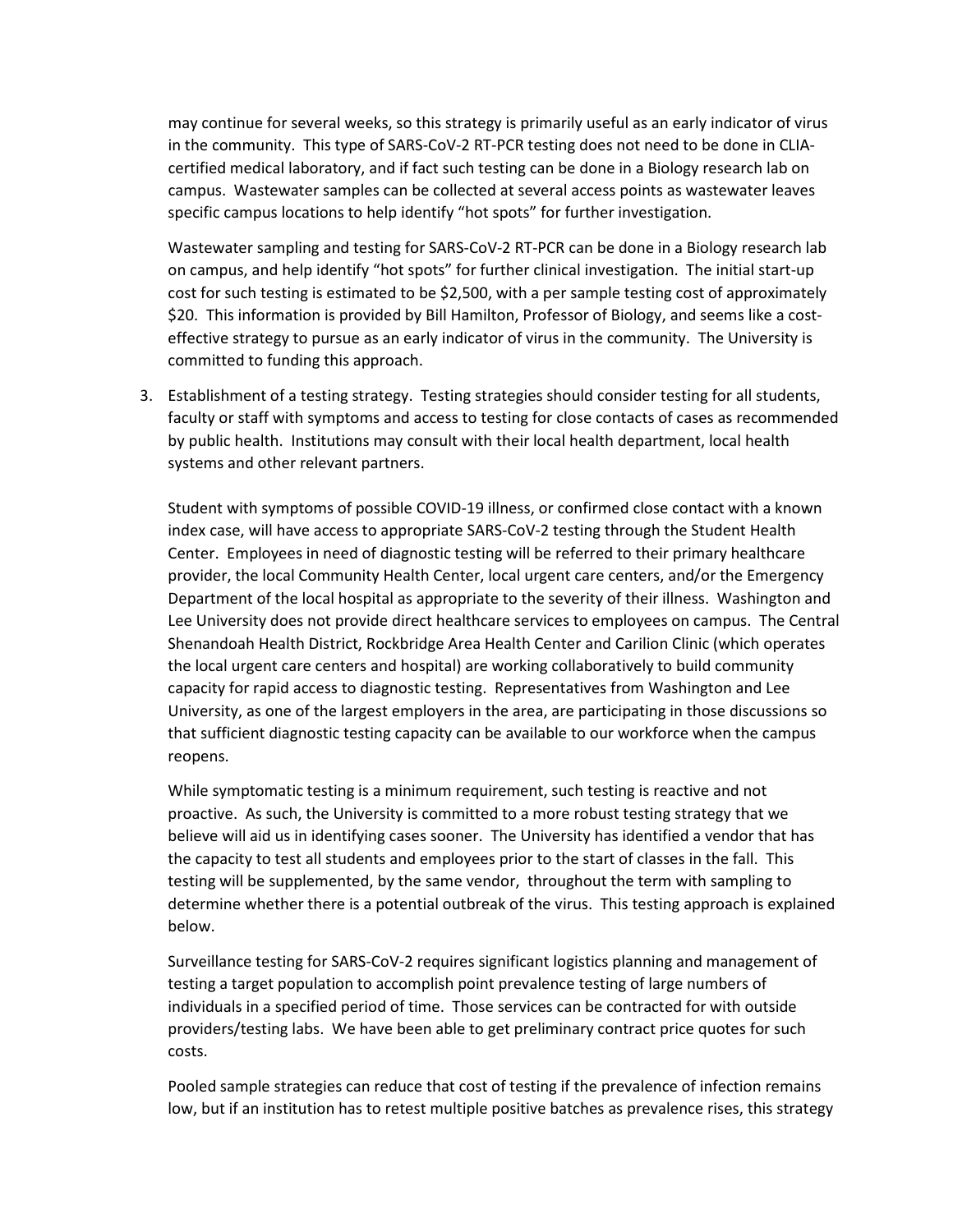becomes less cost effective. If initial testing prevalence is low (current US population prevalence estimate is 0.5-3%), then pooled sample strategies could reduce the cost of a round of testing significantly to \$13,000-\$18,200 for a round of testing 2,000 individuals in 200 batches of 10, with a population prevalence of 3% predicting that 6 pooled samples would return positive and need to be individually tested. Pooled sample testing strategies require the same or more clerical and clinical support for testing logistics and results management.

Management of test results, with notification of all tested individuals, case investigation, contact tracing, case management, etc. has an additional cost in University staff and support systems for information management. We believe that the best balance of cost and efficacy is likely to screen/test all students on arrival, ask them to quarantine until test results are available), manage cases and contacts that are identified, estimate population prevalence, and then move to rounds of pooled sample testing for some or a sample of students for ongoing monitoring.

The University has begun discussions and negotiations with two firms to conduct the initial testing as well as the surveillance testing of this plan. As soon as we have an agreement in principle, then we will begin communications with students and employees on this required process.

### SECTION 3: CONTAINMENT TO PREVENT SPREAD OF THE DISEASE WHEN DETECTED

1. Partnership with VDH for contact tracing

Rapid case investigation and contact tracing are critical to containment strategies to limit the scope of any outbreaks of infection. Those containment strategies include isolation of identified cases and quarantine of close contacts of identified cases that occurred within 48 hours prior to symptom onset.

"Close contact" is currently defined by VDH as:

◦ Living in the same household as a person who has lab-confirmed COVID-19 or who was diagnosed with COVID-19,

◦ Providing care in a household for a person who has lab-confirmed COVID-19 or who was diagnosed with COVID-19,

◦ Within 6 feet (or 2 meters) of a person who has lab-confirmed COVID-19 or who was diagnosed with COVID-19 for at least 15 minutes, or

◦ In direct contact with secretions from a person who has lab-confirmed COVID-19 or who was diagnosed with COVID-19 (e.g., being coughed or sneezed on, kissing, sharing utensils, etc.).

Case investigation and contact tracing are traditionally accomplished through phone interview with identified cases. This function is a responsibility of the Virginia Department of Health (VDH), but timely investigation and action is critical. The University has access to information about student class schedules and housing assignments that could inform and speed up that process for infected students. Records of card swipe access to campus facilities could also be useful. While personal location tracking technologies (Bluetooth/GPS, smartphone/smart ID card) may be helpful in providing proximity information for contact tracing, it cannot replace traditional contact tracing techniques. VDH is currently developing a proximity tracing app,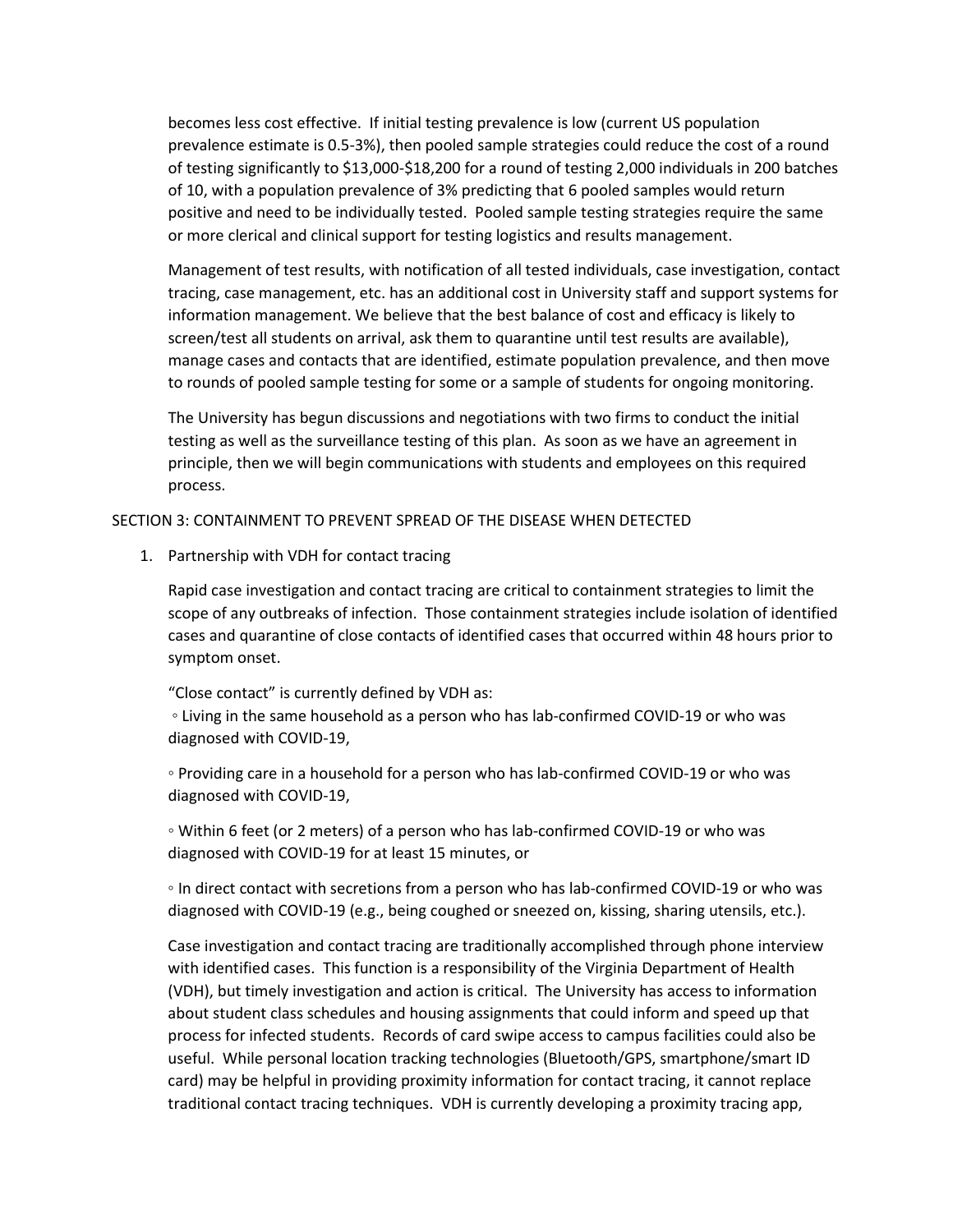web-based case reporting, contact tracing personnel and case-related data management systems, which they plan to share with IHEs in Virginia. W&L looks forward to this development and the possible impact that they can have on shortening the timeframe for contact tracing to occur.

The University will collaborate with VDH on case investigation and contact tracing, and plan to devote personnel resources to this important strategy to support the work of VDH. Training resources for contact tracers are available through Johns Hopkins University (certification course available at no cost through 12/20) [https://www.coursera.org/learn/covid-19-contact-tracing](https://nam03.safelinks.protection.outlook.com/?url=https%3A%2F%2Fwww.coursera.org%2Flearn%2Fcovid-19-contact-tracing&data=02%7C01%7CJHorton%40wlu.edu%7C2e1833059e7942a93dec08d800f1b5fe%7Cd1a80622a99943e58eb67873905e939e%7C1%7C0%7C637260385422859978&sdata=tsGVW4Fp62AI2Yk8NAJKongExx2%2B%2Fjc8v%2Bf10ayyIdw%3D&reserved=0) and the CD[C https://www.cdc.gov/coronavirus/2019-ncov/php/contact-tracing/index.html](https://nam03.safelinks.protection.outlook.com/?url=https%3A%2F%2Fwww.cdc.gov%2Fcoronavirus%2F2019-ncov%2Fphp%2Fcontact-tracing%2Findex.html&data=02%7C01%7CJHorton%40wlu.edu%7C2e1833059e7942a93dec08d800f1b5fe%7Cd1a80622a99943e58eb67873905e939e%7C1%7C0%7C637260385422869933&sdata=pOdJyDk3Ol4jnKYWfet5Le8YE7WFOMaZ3I9yuSVLpZM%3D&reserved=0) . The University has committed to hiring additional staff for the duration of the pandemic to assist with contact tracing. These personnel would certainly coordinate work with VDH to assist with this important function.

2. Quarantining and isolating (provision of housing, basic needs, medical case management)

Isolation of identified cases: Individuals who live off campus should isolate at home until cleared to return to work/school (using CDC-recommended time/symptom-based strategy). Individuals who live in on-campus housing should be moved temporarily to a central housing location where it will be easier to meet their needs for meal delivery, medical monitoring, etc. Confirmed positive cases can room together and share a bathroom. The first floor of Davis Hall and the Gaines Hall apartment have been identified as preferred locations for isolation, and can accommodate approximately 16 individuals. These facilities have separate entrances that can be accessed by approved personnel to provide meals, checks, etc. during the period of isolation. Those approved staff would be trained in appropriate protocols and provided the necessary PPE to manage the environment safely.

Quarantine and assessment of close contacts:Individuals who live off campus should quarantine at home until cleared to return to work/school (using CDC-recommended time/symptom-based strategy, possibly augmented with testing at the appropriate time after exposure). Individuals who live in on-campus housing may be moved temporarily to a central housing location where it will be easier to meet their needs for meal delivery, medical monitoring, etc. If they live in a single room, and have a "COVID buddy" who can assist them with personal needs such as meal delivery, they may remain in their campus housing location with approval and special attention to physical distancing, masking and cleaning if they share a bathroom with other students. Individuals in quarantine may or may not become infected, so should ideally be placed in a single room, with single bathroom if possible. Appropriate quarantine spaces with single bathrooms are not available, but Baker Hall will be retrofitted to house 37 individuals in single rooms, with shared bathrooms, for quarantine.

Case management of individuals in isolation or quarantine: The University is planning for separate but centralized points of contact for students and employees for case management support while they are in isolation or quarantine. Case managers can schedule daily phone or email check-ins, connect individuals with the appropriate resources to help meet their basic selfcare needs, their medical monitoring/care needs, and their academic learning/teaching needs, as well as monitor their compliance with public health recommendations to restrict contacts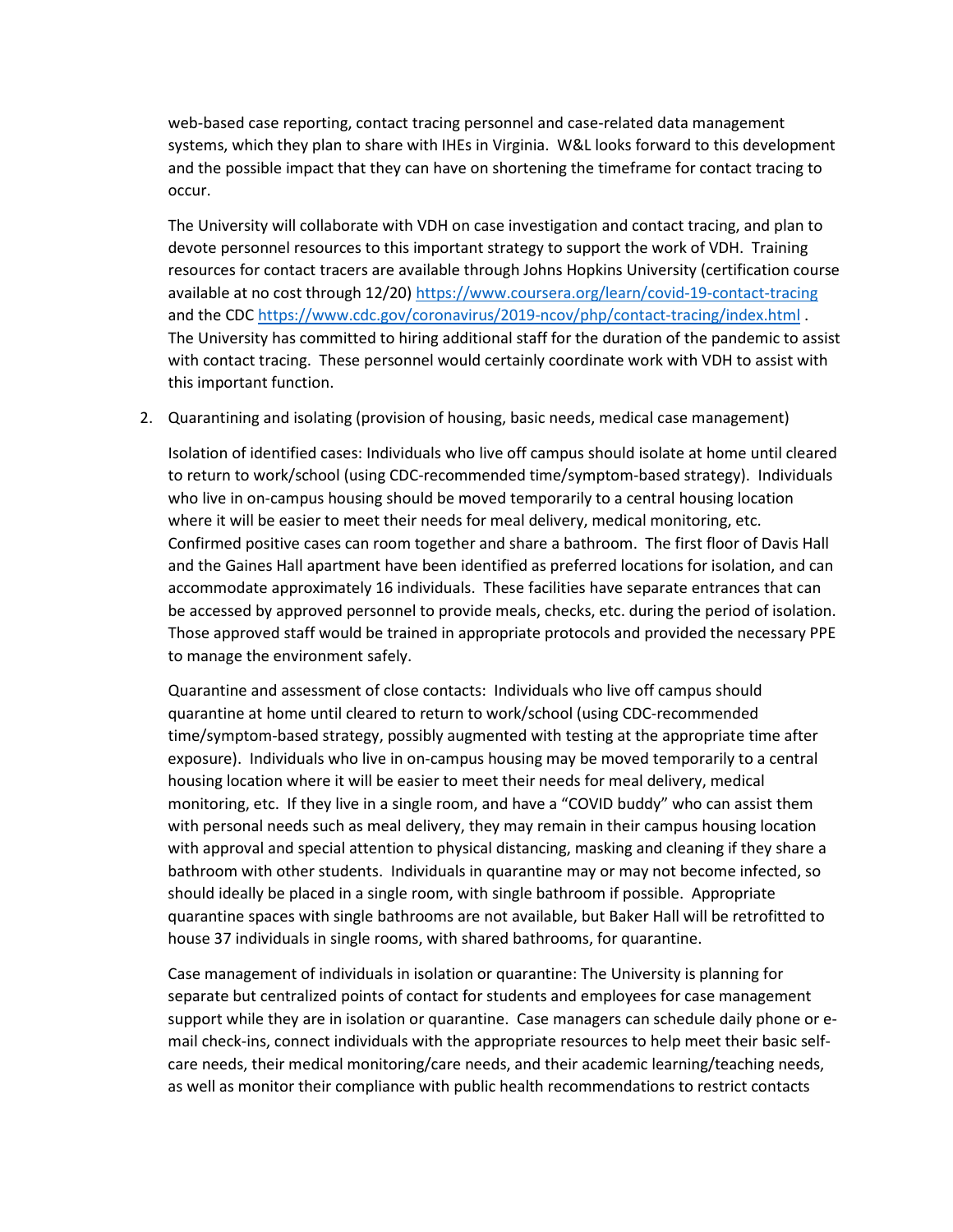until isolation/quarantine is completed. The University will devote personnel resources to this important strategy.

### 3. Campus outbreak management

The University will partner with VDH and local providers, most notably Carilion Health Systems to manage a significant campus outbreak of the virus. The University will work with these partners to ensure that we are aware of best practices and approaches for a large-scale outbreak. Working with VDH, the University can determine whether it needs to shut down all activities other than those needed to provide care and assistance to those that have been infected. In a worst case scenario, the University is exploring the possibility of converting the Student Activities Pavilion to an isolation facility and treatment facility if needed. Cases requiring hospitalization would be managed through Carilion SJH and other health providers such as Augusta Health and UVa Health.

4. Partnership with local health systems to assure care for symptomatic individuals as needed

The University has long maintained an active role in communications with local officials, agencies and health systems relative to emergency management and other matters. Sidney Evans, V.P. for Student Affairs, along with Dr. Jane Horton are in consistent contact with Carilion-SJH relative to capacity of the local hospital facility, testing capabilities and resources and capacities available through the larger Carilion Clinic system. These conversations have provided us confidence that these resources are robust enough to meet University needs should there be a widespread outbreak (this would also be coordinated through our VDH contact). In addition, the University can access Augusta Health and UVa Health Systems as additional resources if needed. Beyond the local healthcare provider community, Sidney Evans sits on the Emergency Management Group that represents the three governmental jurisdictions, large employers and health providers. This group has been meeting regularly to discuss the situation and resources available locally. We believe the relationships that have been developed with local health providers in the area over the years allow us ready access to ask questions, review protocols and discuss approaches to virus management at will.

# SECTION 4: SHUTDOWN CONSIDERATIONS IF NECESSITATED BY SEVERE CONDITIONS AND/OR PUBLIC HEALTH GUIDANCE

1. Plans regarding the criteria and process for campus dismissals or shutdowns. Decisions regarding dismissals and shutdowns should be made in consultation with local and state public health officials.

Just as with this past spring, W&L Student Health and University officials were in contact with the appropriate VDH staff and monitoring the situation to make a determination on whether to remain on-campus or to leave campus. Because of the enormous set of variables involved in making a determination of whether it remains safe and viable to continue on-campus operations, the University is committed to consistent communication and shared guidance from the VDH and our local health partners to assess situations to make the appropriate determination. As we have stated in many of our communications, we will always be guided by